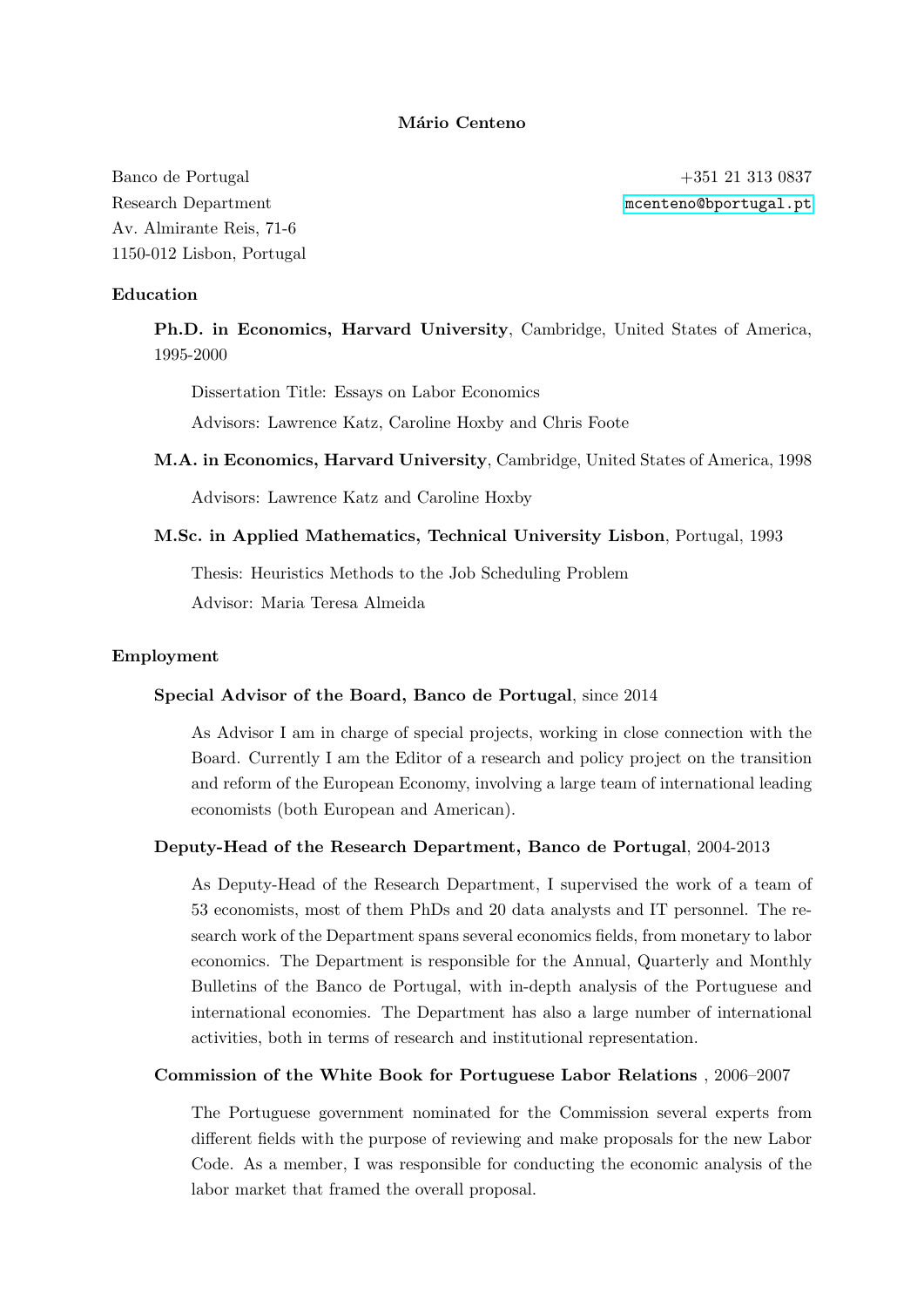# Chair of the Working Group to the Development of Macroeconomic Statistics, National Statistical Council, since 2007

The Working Group supervises the production of National Accounts in Portugal. It aims at representing the stakeholders interests in the production of National Accounts Statistics.

### European Commission

Economic Policy Committee (EPC), 2004–2014. Representative of the Banco de Portugal

Working Group on Labor Market (EPC), 2002–2004

Working Group on Wage Developments (EPC), 2000–2002

### Other Activities

Invited Full Professor ISEG, Universidade Tecnica de Lisboa, Lisbon, since 1993

Operation Research, Mathematical Programming, Microeconomics, Industrial Organization, Labor Economics. Currently, I teach a Labor Economics course in the Doctoral/Master program. I have supervised several (Master and Ph.D.) dissertations in this field

Invited Full Professor ISEGI, Universidade Nova, Lisbon, since 2006

Principles of Economics (undergraduate level); Applied Econometrics (Master program)

Harvard University, Teaching Assistant – Professor Moshe Buschinsky (1998 – 1999)

Harvard University, Research Assistant – Professor Caroline Hoxby (1998 – 2000)

Research Economist, Banco de Portugal, 2000–2004

## Research Interests

Labor Economics and Applied Econometrics

### Awards and Honors

Scientific Merit Award, União Latina, 2006

Young Economist Award, European Economic Association, 2001

Best M. Sc. Student, ISEG, 1993

Master Degree Scholarship by FCT-Portugal, 1991-1993.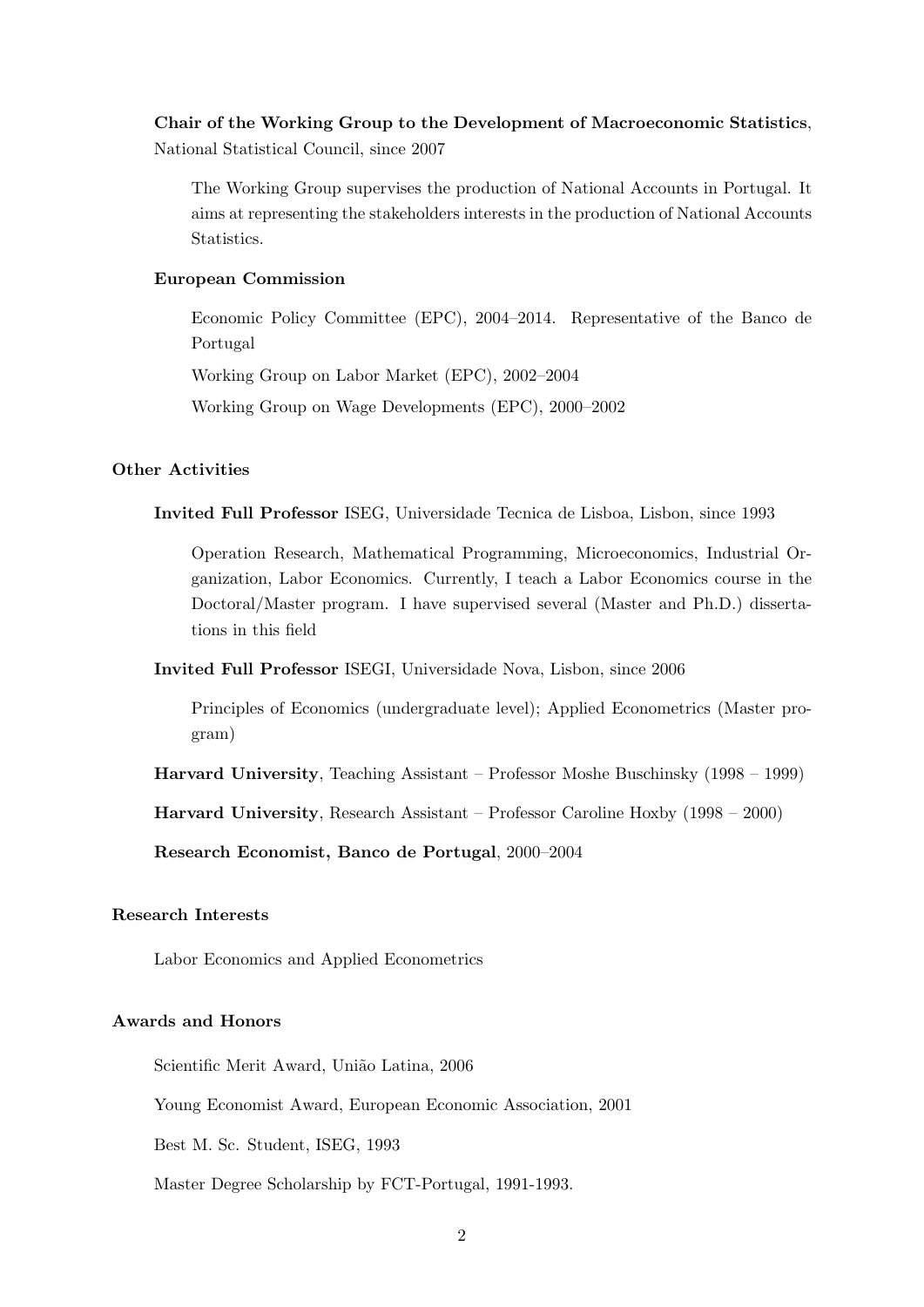### Languages

Portuguese: Native speaker Spanish: Spoken and written as native speaker English: Fluently spoken and written French: Fluently spoken and written Italian: Fluently spoken and written German: Fairly good understanding

### Refereed Publications

"Do low-wage workers react less to longer unemployment benefits? Quasi-experimental evidence", with Álvaro A. Novo, Oxford Bulletin of Economics and Statistics, forthcoming, (2014)

"Excess worker turnover and fixed-term contracts: Causal evidence in a two-tier system", with Álvaro A. Novo, *Labour Economics*, **19**,  $(2012)$  320-328.

"Job Matching, Technological Progress and Worker-Provided On-the-job Training", with Márcio Corrêa, Economics Letters, 109(3), (2010), 190-192

"Unemployment Benefits and Reservation Wages: Key Elasticities from a Stripped-Down Job Search Approach", with John T. Addison and Pedro Portugal, *Economica*, **77(305)**, (2010), 46–59

"Evaluating Job-search Programs for Old and Young Individuals: Heterogeneous Impact on Unemployment Duration", with Luis Centeno and Álvaro A. Novo, *Labour Economics*,  $16(1)$ ,  $(2009)$ ,  $12-25$ 

"Reemployment wages and UI liquidity effect: A regression discontinuity approach", with Álvaro A. Novo, *Portuguese Economic Journal*,  $8(1)$ , (2009), 45–52

"Do reservation wages really decline? Some international evidence on the determinants of reservation wages". with John T. Addison and Pedro Portugal, Journal of Labor Research,  $30(1)$ ,  $(2009)$ ,  $1-8$ 

"Technological Progress and Average Job Matching Quality", with Márcio Corrêa, Revista Brasileira de Economia , 63(4), (2009), 329–340

"Job matching, unexpected obligations and retirement decisions", with Márcio Corrêa, Pensions: An International Journal, 13(3), (2008), 159–166

"The Impact of Unemployment Insurance on the Job Match Quality: A Quantile Regression Approach", with Álvaro A. Novo, *Empirical Economics*, **31**, (2006), 905–919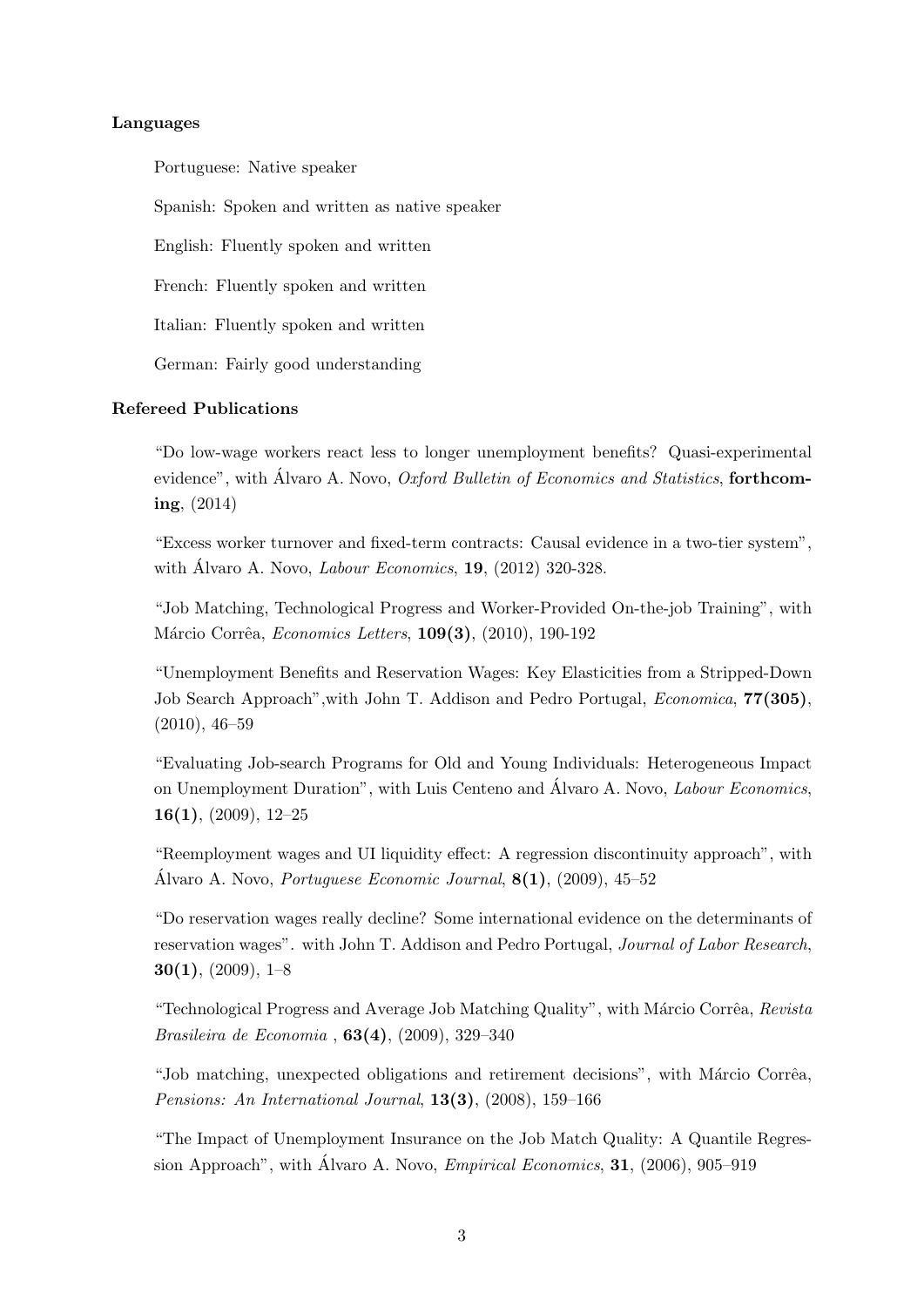"The Impact of Unemployment Insurance Generosity on Match Quality Distribution" with Álvaro A. Novo, *Economics Letters*, **93**,  $(2006)$ , 235–241

"Tenure, Business Cycle and the Wage Setting Process", with Leandro Arozamena, European Economic Review, 50(2), (2006), 401–24

"The Match Quality Gains from Unemployment Insurance", Journal of Human Resources, 39(3), (2004), 839–863

"An Assessment of the Integration of the Money Market and the Bank Loans Market within the European Union" with António S. Mello, *Journal of International Money and* Finance,  $18(1)$ ,  $(1999)$ ,  $75-106$ 

"Composite Heuristics for the Single Machine Early/Tardy Job Scheduling Problem" with Maria Teresa Almeida, Computers and Operations Research, 25(7), (1998), 625–635

### Books and chapter in books

"Os Portugueses em 2030", Fundação Francisco Manuel dos Santos, 2013

"O Trabalho, Uma Visão de Mercado" with Álvaro A. Novo, Fundação Francisco Manuel dos Santos, 2013

"Unemployment: Supply, Demand, and Institutions" with Alvaro A. Novo and J. Maria, ´ in ed. N. Alves, M. Centeno and A. Leal, "The Portuguese Economy in the Context of Economic, Financial and Monetary Integration", Banco de Portugal, 2009

"Mercado de Trabalho: A Fonte do Sucesso das Nações", with Álvaro A. Novo, in "O que Está a Mudar no Trabalho Humano", Janus, 2008

"A Flexibilidade e os Meandros do Mercado de Trabalho em Portugal", with Alvaro A. ´ Novo, in "O que Está a Mudar no Trabalho Humano", Janus, 2008

"As Políticas Activas e Passivas do Mercado de Trabalho: Receitas para um Desemprego Saudável", with Álvaro A. Novo, in "O que Está a Mudar no Trabalho Humano", Janus, 2008

"Evaluating the Impact on Wages and Unemployment Duration of a Mandatory Job Search Program" with L. Centeno and Álvaro A. Novo, *in ed.* Ides Nicaise, "Best Practice" in Evaluating Labour Market Programmes for Vulnerable Groups" by Spinhuis, Transaction Publishers, 2007

"Moving from the external to an internal labor market: tenure, cycle and wage determination" with Leandro Arozamena, in ed. Gabriel Fagan, Francesco Mongelli and Julian Morgan, "How are wages determined in Europe", Edward Elgar Press, 2003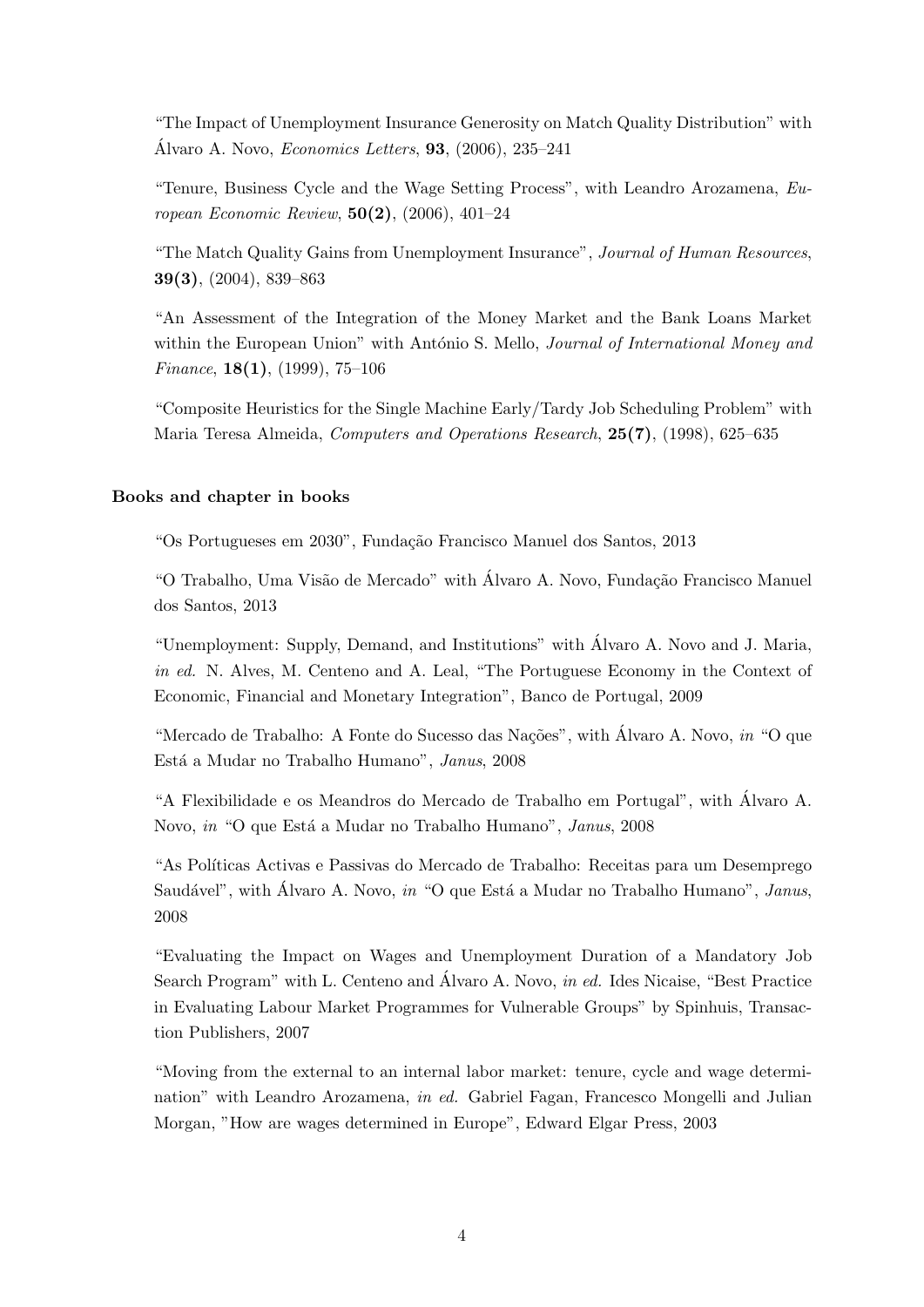### Policy Publications

"Segmentating wages" with Álvaro A. Novo,  $E_{\text{conomic}}$  Bulletin, Banco de Portugal, Winter, 2013

"Segmentation" with Álvaro A. Novo, *Economic Bulletin*, Banco de Portugal, **Spring**, 2012

"Public-private Wage Gaps in the Period Prior to the Adoption of the Euro: An Application Based on Longitudinal Data" with Maria Manuel Campos, Economic Bulletin, Banco de Portugal, Winter, 2011

"The impact of the minimum wage on low-wage earners" with Cláudia Duarte and Alvaro A. Novo, Economic Bulletin, Banco de Portugal, Autumn, 2011

"How to measure unemployment? Implications for the NAIRU" with Alvaro A. Novo and ´ J. Maria, Economic Bulletin, Banco de Portugal, Summer, 2010

"Investment in Education in Portugal: Returns and Heterogeneity", with Nuno Alves and Álvaro A. Novo, *Economic Bulletin*, Banco de Portugal, **Spring**, 2010

"The Gains of Unemployment Insurance to Job Match Quality in the Portuguese Labor Market", with Álvaro A. Novo, *Economic Bulletin*, Banco de Portugal, **Winter**, 2008

"The Anatomy of Employment Growth in Portuguese Firms", with Alvaro A. Novo and ´ Carla Machado, Economic Bulletin, Banco de Portugal, Summer, 2008

"Job Creation and Destruction in Portugal", with Alvaro A. Novo and Carla Machado, ´ Economic Bulletin, Banco de Portugal, Winter, 2007

"The Regressivity of Unemployment Insurance: Identification of the Income Effect Through the July 1999 Legislation", with Álvaro A. Novo, *Economic Bulletin*, Banco de Portugal, Autumn, 2007

"The Impact on Unemployment Duration of a Mandated Job Search Program," with Álvaro A. Novo, *Economic Bulletin*, Banco de Portugal, **Summer**, 2006

"Wage determination in general government in Portugal" with Manuel Pereira, Economic Bulletin, Banco de Portugal, Autumn, 2005

"Labour market heterogeneity: Distinguishing between unemployment and inactivity" with Pedro Fernandes, *Economic Bulletin*, Banco de Portugal, **March**, 2004

"The Wages of Civil Servants" with Pedro Portugal, Economic Bulletin, Banco de Portugal, September, 2001

"Is Self-employment a Response to Labour Market Rigidity?" Economic Bulletin, Banco de Portugal, December, 2000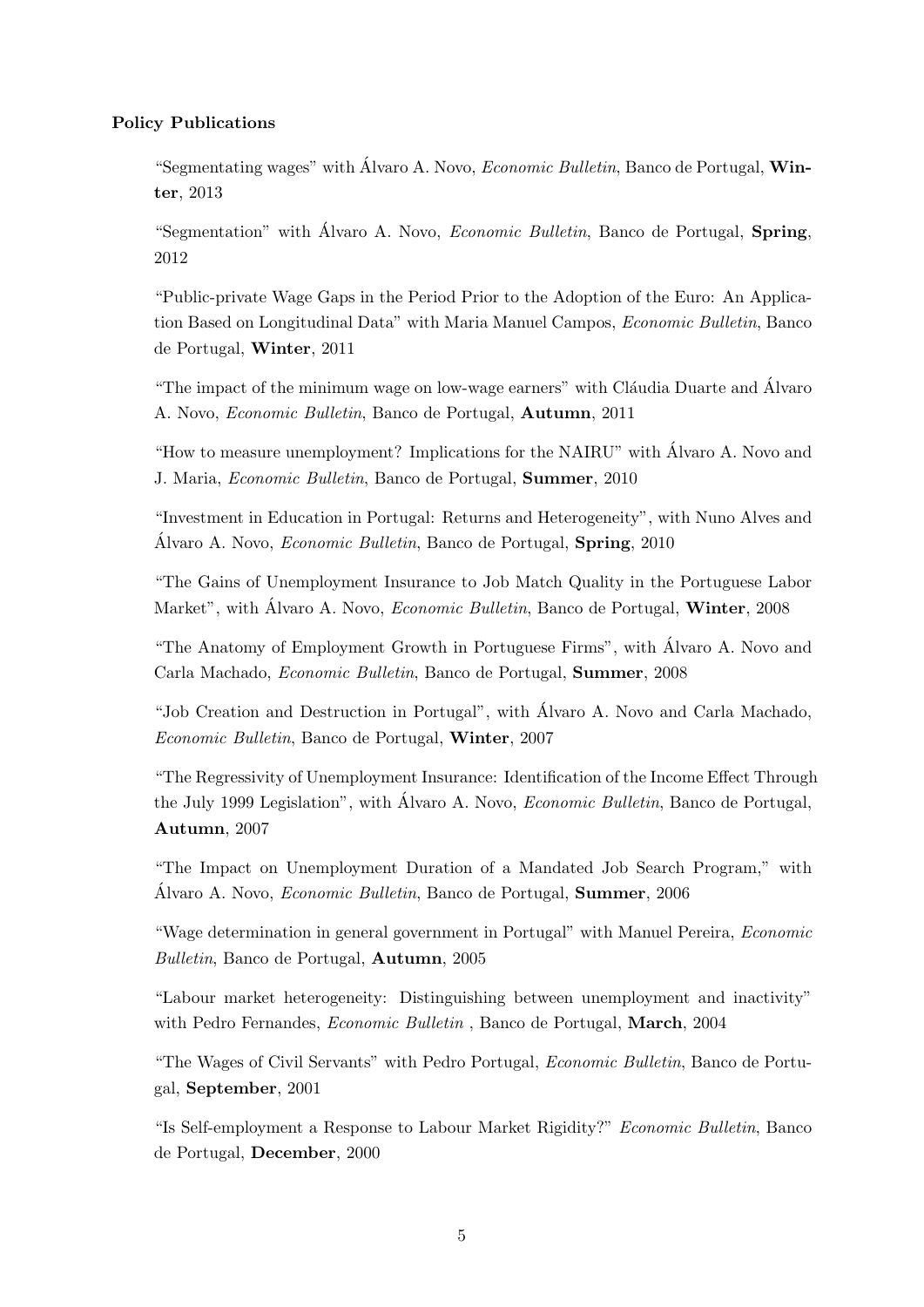"Public savings versus private savings – which long-run relationship?" Economic Bulletin, Banco de Portugal, March 1995

"Fiscal Policy – Indicators and analysis", Quarterly Bulletin, Banco de Portugal, March 1994

"A Taxa de Juro Real do Crédito Bancário: Comparação Internacional" with António de Sampaio e Mello, Quarterly Bulletin, Banco de Portugal, March 1993

### Refereeing and editorial duties

Referee for Labour Economics, European Journal of Operational Research, International Review of Economics and Finance, Economics Letters, Journal of International Money and Finance, Portuguese Economic Journal, Journal of Human Resources, European Journal of Labour Studies

Member of the Editorial Board of the Portuguese Economic Journal, since 2001

Member of the Executive Committee of the European Association of Labor Economists, 2003-2005

### Conferences organized - member of the scientific committee

Third LEED Workshop, 2013

Conference on Consensus and the Economic Adjustment Process, 2013

Conference on Wages, Job Turnover and Education – Banco de Portugal, June 2013, bidos

Conference on Economic Development of the Portuguese Economy on the European Space, 2012, 2010, 2008, 2006, 2004

Conference on Wages, Job Turnover and Education – Banco de Portugal, June 2011, Gaia

Conference on Education, Reallocation and the Wage Structure – Banco de Portugal, June 2009, Lisbon

Conference on Unemployment – Banco de Portugal, June 2007, Quinta do Lago – Algarve

Conference on European Labour Markets and Education – Banco de Portugal, May 2005, Quinta do Lago – Algarve

EALE Annual Conference 2004, 9-11 September 2004, Universidade Nova de Lisboa

Conference on Labour MarketReform – Banco de Portugal, June 2003, Santa Maria do Bouro

Conference on Labour Markets Institutions and Economic Outcomes – Banco de Portugal, June 2001, Guincho – Lisboa